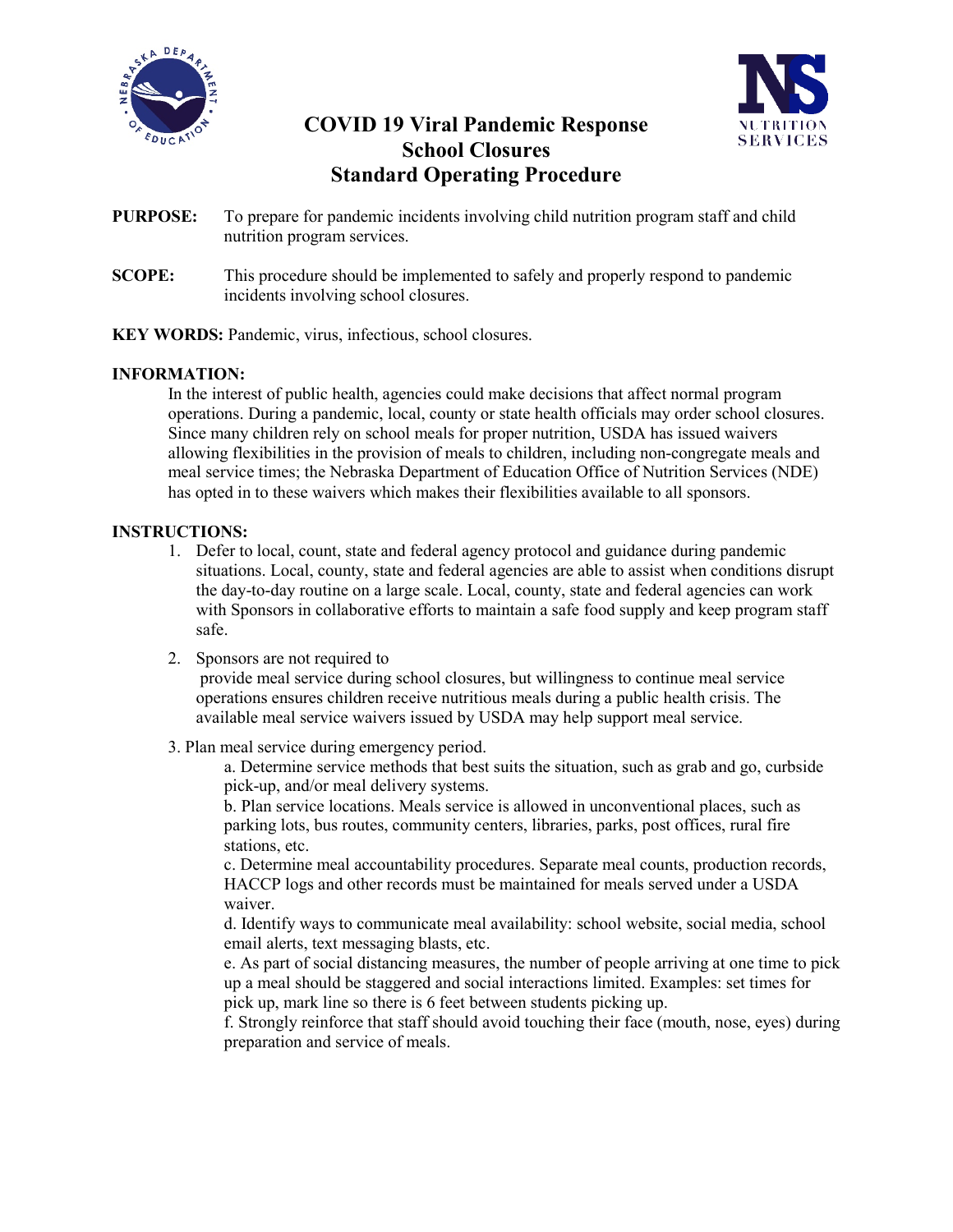



g. Plan for proper hand hygiene for the type of service planned. Train/retra $\delta$  staff  $\delta$ volunteers.

h. For remote sites with no working sink, provide hand hygiene capabilities using a portable handwashing station. A portable handwashing station can be set up using a thermal container, soap, paper towels, and a discard bucket.

4. The type of meal offered will depend on the resources and capacity of the site. Those sites, that are able to prepare ready-to-eat meals and have the capacity to deliver meals daily in a way that meets state or local food safety requirements, may do so. Home-delivered meals still have to meet all meal pattern requirements for the designated program. If emergency conditions prevent a sponsor from obtaining a certain food product, such as milk, the state agency (NDE Nutrition Services) may approve the service of meals without the required menu item during the emergency period.

5. Meals served during a viral pandemic must be prepared in advance and must be ready to eat off-site. Schools may offer meals in a variety of innovative ways, such as "Grab n' Go," "Drivethru," or "Curbside" meal service.

6. Meals served must still comply with relevant civil rights requirements, including documented requests to accommodate children with special dietary needs. Communicate with families in need of special dietary accommodations to make plans for when and where they can obtain special meals.

7. Purchase and keep on hand, sufficient quantities of…

- a. Chemicals used to make a sanitizing solution
- b. Disinfectant approved for use in a foodservice facility; local, county or state health
- departments can provided assistance if needed.
- c. Single-use food gloves in several sizes
- d. Disposable service ware suitable for unconventional delivery systems
- e. Shelf-stable foods
- 8. Communicate food safety rules as they apply to the planned meal service style.

a. Meals provided to children must be ready-to-eat. Cooked potentially hazardous hot foods must be cooked to proper internal temperatures before service. For example, a sponsor could not send home portions of frozen raw chicken nuggets with instructions for preparing the food at home. A sponsor could properly cook the chicken nuggets, making them a ready-to-eat food. The chicken nuggets could be delivered hot, or the chicken nuggets could be cooled within standards and sent to the household to reheat, if reheating is desired.

DO NOT ASSUME HOUSEHOLDS HAVE THE MEANS TO PROPERLY COOK OR COOL FOODS.

b. Potentially hazardous foods must be held at proper temperatures or have time controls applied when serving reimbursable meals in unconventional ways.

c. If Time as a Public Health Control is used for a cold potentially hazardous food, the food shall have an initial temperature of 41ºF or less when removed from cold holding. The food must be served to the customer or discarded within 4 hours.

d. If Time as a Public Health Control is used for a hot potentially hazardous food, the food shall be cooked to a proper internal temperature, and have an internal temperature of